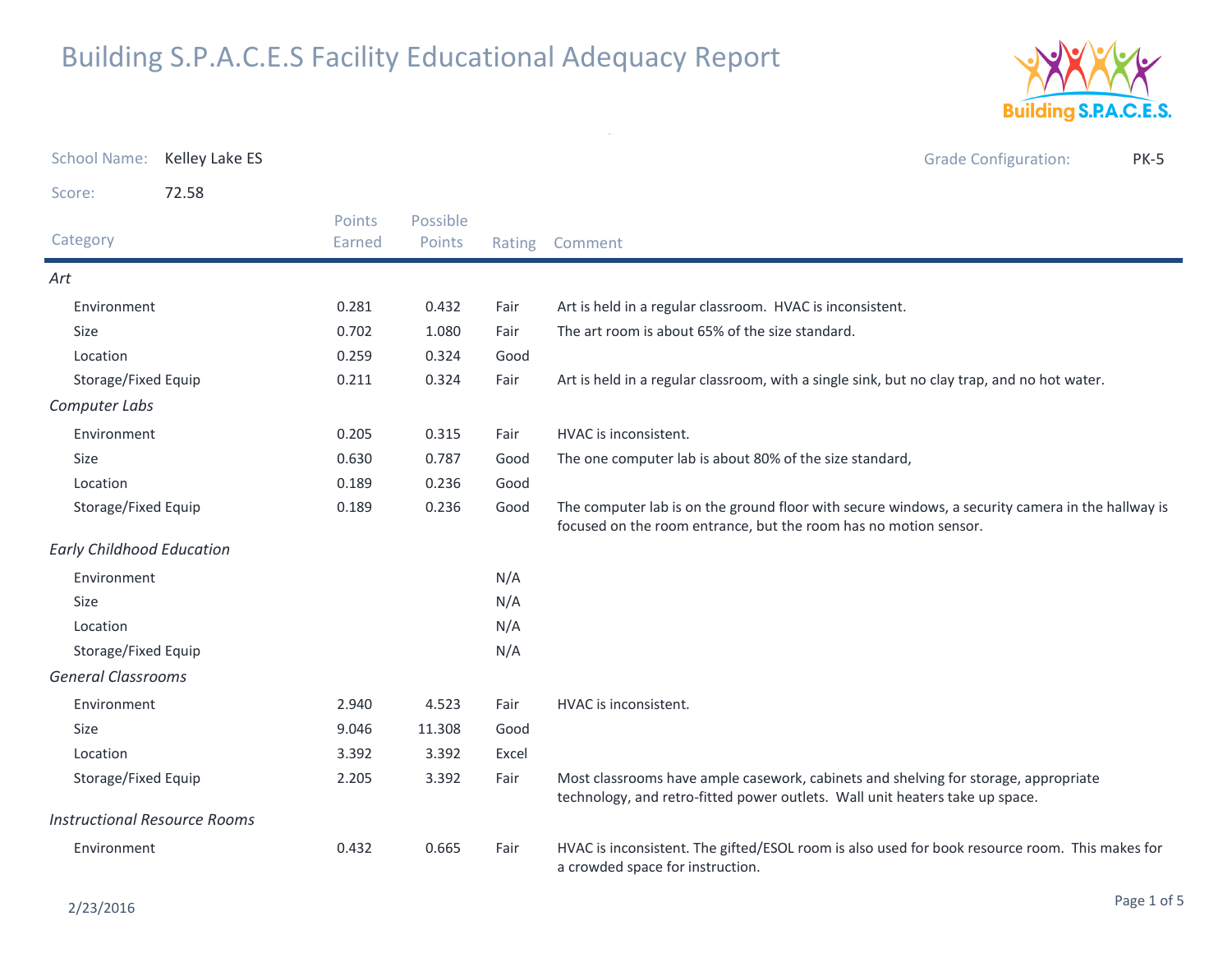

| <b>School Name:</b>                 | Kelley Lake ES                  |                  |                    |        | <b>Grade Configuration:</b><br><b>PK-5</b>                                                                                                                                                                                                                                                   |
|-------------------------------------|---------------------------------|------------------|--------------------|--------|----------------------------------------------------------------------------------------------------------------------------------------------------------------------------------------------------------------------------------------------------------------------------------------------|
| Score:                              | 72.58                           |                  |                    |        |                                                                                                                                                                                                                                                                                              |
| Category                            |                                 | Points<br>Earned | Possible<br>Points | Rating | Comment                                                                                                                                                                                                                                                                                      |
| <b>Instructional Resource Rooms</b> |                                 |                  |                    |        |                                                                                                                                                                                                                                                                                              |
| <b>Size</b>                         |                                 | 1.329            | 1.662              | Good   |                                                                                                                                                                                                                                                                                              |
| Location                            |                                 | 0.324            | 0.498              | Fair   | This resource room is away from the other special education classrooms.                                                                                                                                                                                                                      |
| Storage/Fixed Equip                 |                                 | 0.399            | 0.498              | Good   |                                                                                                                                                                                                                                                                                              |
|                                     | Kindergarten & Pre-Kindergarten |                  |                    |        |                                                                                                                                                                                                                                                                                              |
| Environment                         |                                 | 0.250            | 0.385              | Fair   | HVAC is inconsistent.                                                                                                                                                                                                                                                                        |
| <b>Size</b>                         |                                 | 0.770            | 0.962              | Good   | Two rooms meet the size standard, while two are approximately 85% of that standard.                                                                                                                                                                                                          |
| Location                            |                                 | 0.289            | 0.289              | Excel  |                                                                                                                                                                                                                                                                                              |
| Storage/Fixed Equip                 |                                 | 0.231            | 0.289              | Good   | Each classroom shares a boys and a girls restroom with age-appropriate fixtures. There is ample<br>casework, cabinetry, and cubbies for storage and coats.                                                                                                                                   |
| <b>Learning Environment</b>         |                                 |                  |                    |        |                                                                                                                                                                                                                                                                                              |
| Learning Style Variety              |                                 | 3.000            | 4.615              | Fair   | The school appears tired and worn with out-of-date finishes. The bottom two-thirds of three<br>rows of windows in each classroom have been replaced with solid opaque panels. Windows have<br>security screens on exterior. Natural light does enter classrooms through the top row windows. |
| <b>Interior Environment</b>         |                                 | 0.923            | 1.846              | Poor   | HVAC problems create widely varying room temperatures. Buckets line hallways to catch leaking<br>AC condensation.                                                                                                                                                                            |
| <b>Exterior Environment</b>         |                                 | 0.900            | 1.385              | Fair   | The school has an exterior courtyard that is lacking appropriate upkeep, but is planned to serve<br>as an outdoor learning space in the future.                                                                                                                                              |
| Environment                         |                                 | 0.585            | 0.900              | Fair   | Inconsistent HVAC creates a number of unpleasant room settings. There are six support columns<br>throughout the main media center space. Buckets are in place to collect condensation leaks<br>from the ceiling AC lines.                                                                    |
| Media Center                        |                                 |                  |                    |        |                                                                                                                                                                                                                                                                                              |
| <b>Size</b>                         |                                 | 1.125            | 2.249              | Poor   | The media center is roughly half the maximum size standard for elementary schools, and does<br>not include all of the required spaces.                                                                                                                                                       |
| Location                            |                                 | 0.540            | 0.675              | Good   |                                                                                                                                                                                                                                                                                              |
| Storage/Fixed Equip                 |                                 | 0.439            | 0.675              | Fair   | There is limited storage and work space.                                                                                                                                                                                                                                                     |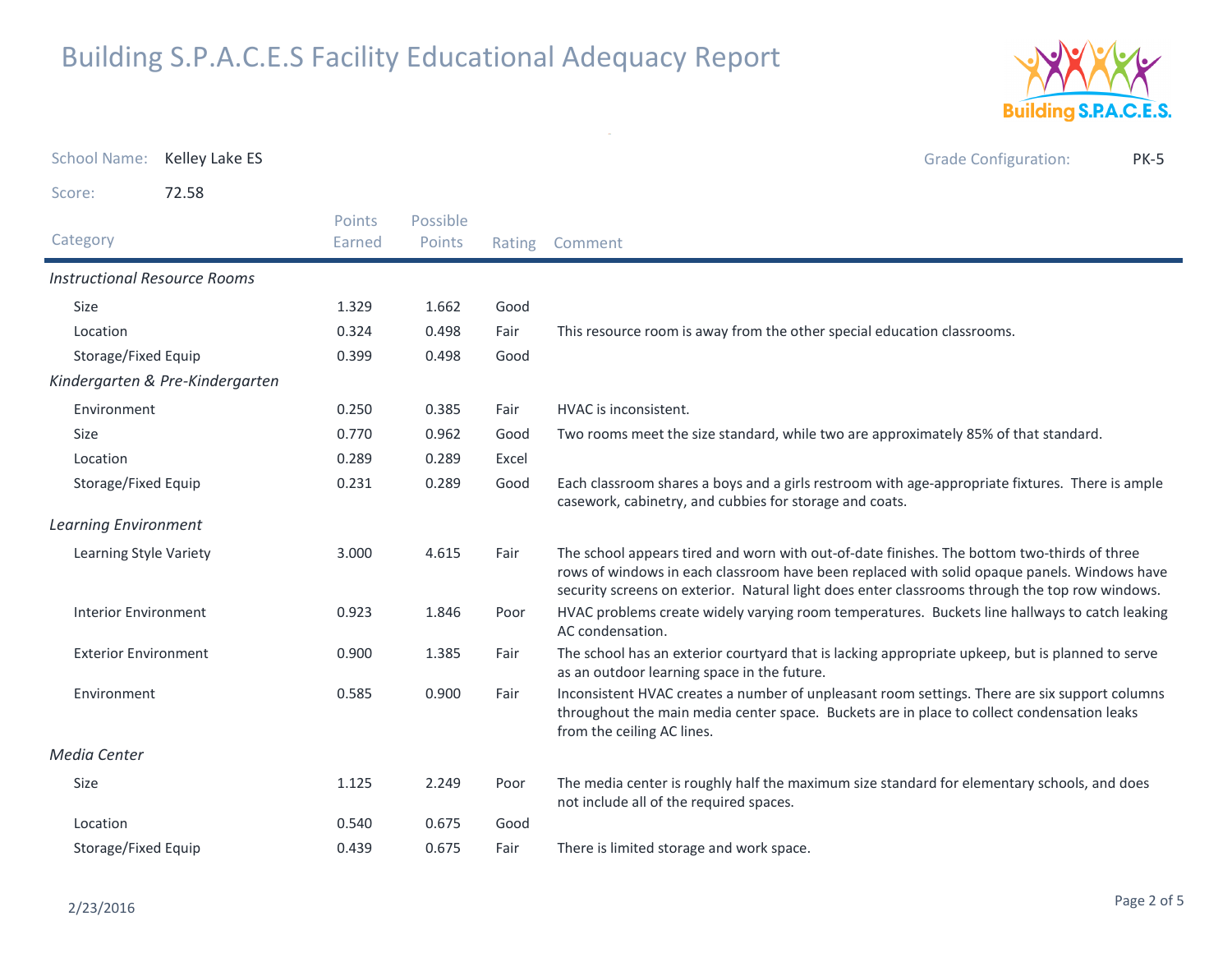

| <b>School Name:</b>       | Kelley Lake ES |                  |                    |        | <b>Grade Configuration:</b><br><b>PK-5</b>                                                                                             |
|---------------------------|----------------|------------------|--------------------|--------|----------------------------------------------------------------------------------------------------------------------------------------|
| Score:                    | 72.58          |                  |                    |        |                                                                                                                                        |
| Category                  |                | Points<br>Earned | Possible<br>Points | Rating | Comment                                                                                                                                |
| <b>Music</b>              |                |                  |                    |        |                                                                                                                                        |
| Environment               |                | 0.444            | 0.684              | Fair   | Music instruction is held in a regular classroom. HVAC is inconsistent.                                                                |
| Size                      |                | 0.000            | 1.709              | Unsat  | There is only one music (choral) room and it is about 75% of the size standard. There is no<br>orchestra/band room.                    |
| Location                  |                | 0.410            | 0.513              | Good   |                                                                                                                                        |
| Storage/Fixed Equip       |                | 0.333            | 0.513              | Fair   | There is no acoustical treatments, no sink and no water fountain. They have a few portable<br>risers.                                  |
| <b>Performing Arts</b>    |                |                  |                    |        |                                                                                                                                        |
| Environment               |                | 0.363            | 0.558              | Fair   | This space is a cafetorium with a stage. HVAC is inconsistent.                                                                         |
| <b>Size</b>               |                | 1.395            | 1.395              | Excel  |                                                                                                                                        |
| Location                  |                | 0.335            | 0.418              | Good   |                                                                                                                                        |
| Storage/Fixed Equip       |                | 0.209            | 0.418              | Poor   | The stage area has no dressing rooms and very limited storage space. The stage flooring is<br>linoleum tile. It is not ADA accessible. |
| <b>Physical Education</b> |                |                  |                    |        |                                                                                                                                        |
| Environment               |                | 0.886            | 1.772              | Poor   | There is no AC in the detached gym, and exhaust fans are very noisy.                                                                   |
| <b>Size</b>               |                | 4.431            | 4.431              | Excel  |                                                                                                                                        |
| Location                  |                | 1.063            | 1.329              | Good   |                                                                                                                                        |
| Storage/Fixed Equip       |                | 0.864            | 1.329              | Fair   | There is limited storage and no wall pads behind court baskets.                                                                        |
| <b>Science</b>            |                |                  |                    |        |                                                                                                                                        |
| Environment               |                | 0.369            | 0.462              | Good   | An existing science classroom is being re-fitted and equipped as an elementary school science<br>lab.                                  |
| Size                      |                | 0.750            | 1.154              | Fair   | The science classroom/lab is approximately 75% of the size standard.                                                                   |
| Location                  |                | 0.277            | 0.346              | Good   |                                                                                                                                        |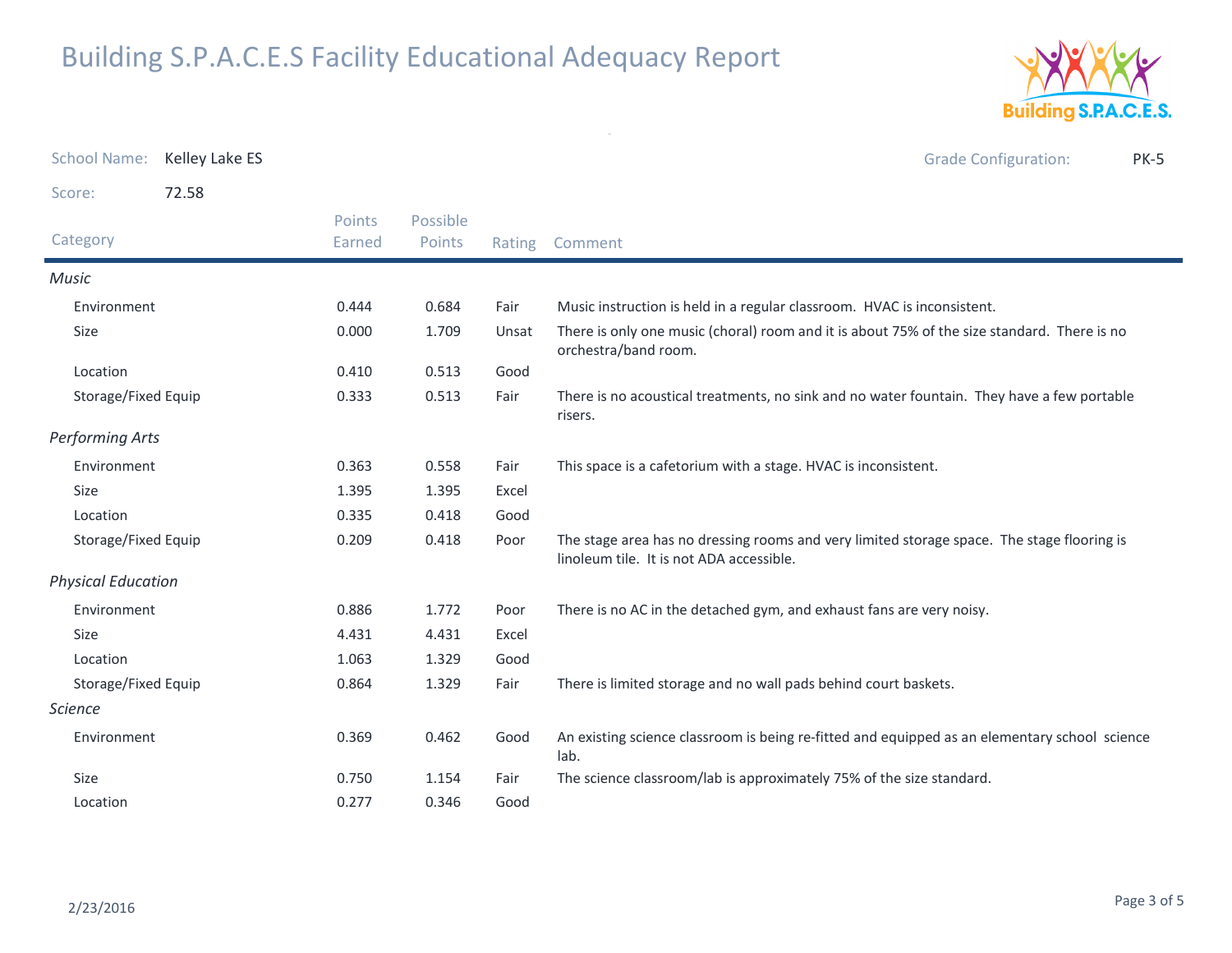

| <b>School Name:</b>             | Kelley Lake ES                   |                         |                    |        | <b>Grade Configuration:</b><br><b>PK-5</b>                                                                                                                                                                                                                                                                                   |
|---------------------------------|----------------------------------|-------------------------|--------------------|--------|------------------------------------------------------------------------------------------------------------------------------------------------------------------------------------------------------------------------------------------------------------------------------------------------------------------------------|
| Score:                          | 72.58                            |                         |                    |        |                                                                                                                                                                                                                                                                                                                              |
| Category                        |                                  | <b>Points</b><br>Earned | Possible<br>Points | Rating | Comment                                                                                                                                                                                                                                                                                                                      |
| <b>Science</b>                  |                                  |                         |                    |        |                                                                                                                                                                                                                                                                                                                              |
| Storage/Fixed Equip             |                                  | 0.225                   | 0.346              | Fair   | There is plenty of casework, cabinets, and storage in the room, and a demonstration table with<br>running water, work tables and appropriate surfaces. There is no direct access to an outside<br>patio. Some safety equipment is not yet available as room is being converted form a science<br>classroom to a science lab. |
|                                 | Self-Contained Special Education |                         |                    |        |                                                                                                                                                                                                                                                                                                                              |
| Environment                     |                                  | 0.288                   | 0.443              | Fair   | HVAC is inconsistent.                                                                                                                                                                                                                                                                                                        |
| <b>Size</b>                     |                                  | 0.886                   | 1.108              | Good   |                                                                                                                                                                                                                                                                                                                              |
| Location                        |                                  | 0.332                   | 0.332              | Excel  |                                                                                                                                                                                                                                                                                                                              |
| Storage/Fixed Equip             |                                  | 0.166                   | 0.332              | Poor   | No rooms have separate changing areas, though an ADA bathroom is down the hall. Rooms do<br>share a boy/girl set of bathrooms, but there is no room for students with equipment needs, and<br>no access to hot water.                                                                                                        |
| <b>Non-Instructional Spaces</b> |                                  |                         |                    |        |                                                                                                                                                                                                                                                                                                                              |
| Administration                  |                                  | 1.535                   | 2.361              | Fair   | All areas are very small, with inadequate storage space. Mailboxes are by the entry in main<br>office waiting area. There is no conference room.                                                                                                                                                                             |
| Cafeteria                       |                                  | 3.692                   | 4.615              | Good   | There is little or no storage for tables, and the storage room is used to secure testing materials.                                                                                                                                                                                                                          |
| Food Service and Prep           |                                  | 3.722                   | 5.727              | Fair   | The area does not have AC, and the receiving door has no buzzer or peephole.                                                                                                                                                                                                                                                 |
| Clinic                          |                                  | 0.000                   | 0.540              | Unsat  | The clinic consists of a single very undersized office space up three steps from the main hallway<br>level. It has one cot, no sink and no bathroom.                                                                                                                                                                         |
| Counseling                      |                                  | 0.175                   | 0.270              | Fair   | The single counseling office has no waiting area, and limited space to meet with parents and<br>students together.                                                                                                                                                                                                           |
|                                 | <b>Custodial and Maintenance</b> | 0.369                   | 0.462              | Good   |                                                                                                                                                                                                                                                                                                                              |
| <b>Student Restrooms</b>        |                                  | 0.532                   | 0.819              | Fair   | Ventilation is poor and there are no partitions between urinals.                                                                                                                                                                                                                                                             |
| Faculty Work Space and Toilets  |                                  | 0.936                   | 1.170              | Good   |                                                                                                                                                                                                                                                                                                                              |
| <b>Outside Spaces</b>           |                                  |                         |                    |        |                                                                                                                                                                                                                                                                                                                              |
| <b>Vehicular Traffic</b>        |                                  | 1.200                   | 1.846              | Fair   | Bus lane runs between the school curb and a single row of parking at the front of the school.                                                                                                                                                                                                                                |
| Pedestrian Traffic              |                                  | 0.719                   | 0.898              | Good   |                                                                                                                                                                                                                                                                                                                              |